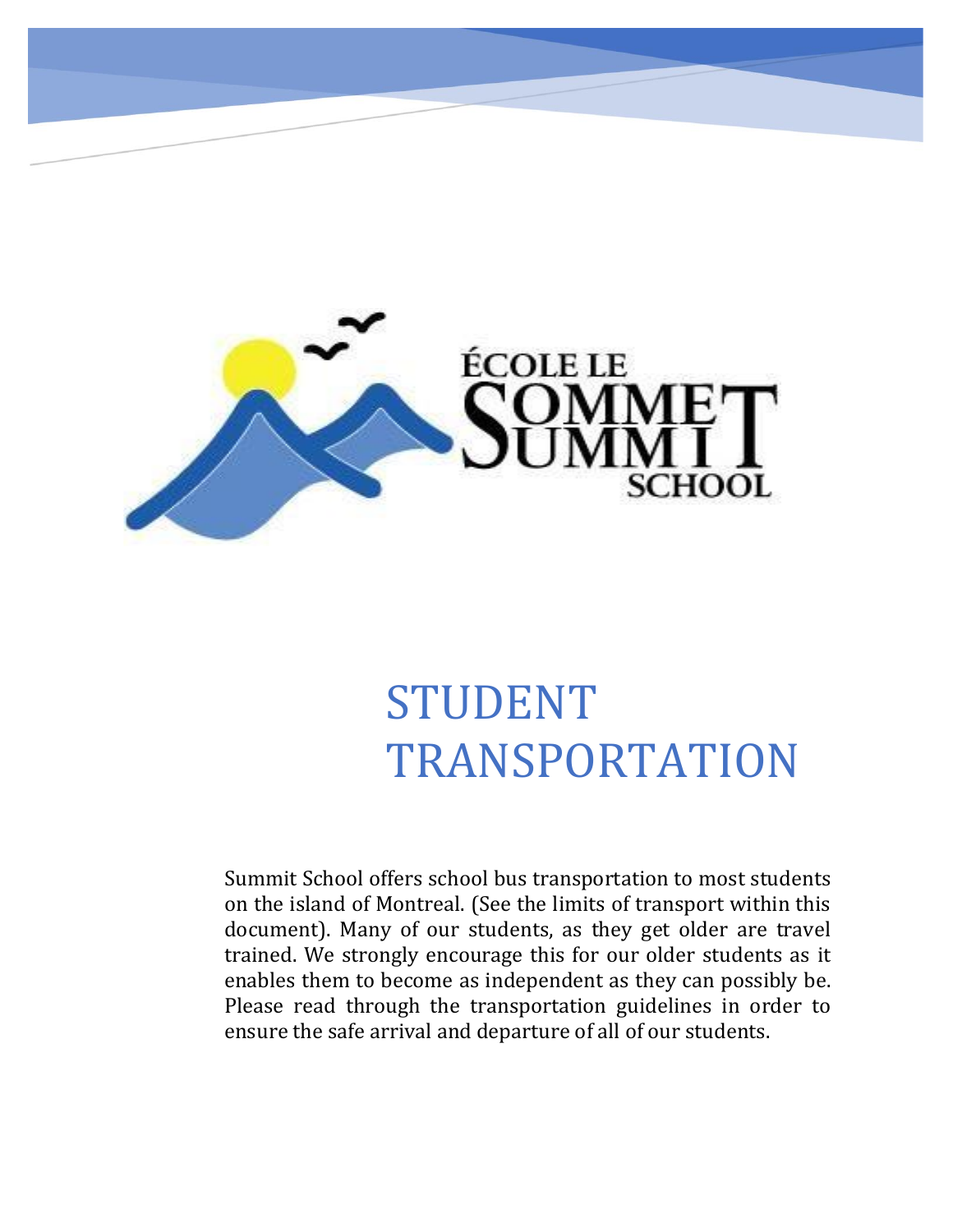**At Summit School the well-being of our students is paramount. The following guidelines are to ensure student's safety at all times.**



## **Students who take the School Bus:**

- Summit School has engaged the services of the Seguin Bus Company.
	- o *The Bus Company's number is (450)622-8242*
- The school will make arrangements for the student's transportation.
- The bus driver will contact you to inform you of the route, bus number, and time of pickup and drop off.
- We try to have a bus monitor on each bus although this may not always be possible.
- Parents/guardians **MUST** have their children ready for pick up and **MUST** be present when the child is dropped off.
- The pick-up and drop-off addresses must be confirmed with the office no later than June 30.
	- o Addresses must be consistent throughout the school year *cannot change month tomonth*.
	- o *Please limit the number of addresses to two (i.e - mother/father living at separateaddresses).*
- No changes to pick up or drop off can be made.
	- o *The buses are all full and it is very difficult to fit other studentson.*
	- o *This prevents errors.*

*Please note some of the routes may be long and some pick up and drop off times may not be ideal; the bus company is doing their best to accommodate everyone. The beginning of the year the routes will be a little slower, please give it a few weeks.*

## **If you move during the school year or over the summer:**

- We cannot guarantee that there will be space on a different bus.
	- $\circ$  If there is no space, then parents will be responsible for their child's transportation.
- We cannot guarantee our bus services to and from the new address.
	- o Parents may have to drive to the common pick up points.

## *The limits of door to door service are as follows***:**

- **North West Laval - Ste. Dorothée not past Ste. Rose Blvd.** If past limit, common pick up point Jules Vernes school)
- **North East Laval - Papineau rte.19, not past the 440 between the 15 and Papineau.**  If past limit, common pick up point - Jules Vernes school)
- **South East – Verdun**
- **South West near the Hwy 20 – Ste. Anne de Bellevue. If past limits:**  \*Ile Perrot-common pick up point – Tim Horton's Don Quichotte or NDIP community centre corner of St. Joseph & Don Quichotte. \*Pincourt / Vaudreuil Dorion - common pick up point - Pincourt Bowling
- **West (near Hwy 40) – Ste. Anne de Bellevue.**  If past limit, common pick up point for Vaudreuil / St. Lazare / Hudson Zig Zag Zoo
- East Rivieres des Prairies not past  $67<sup>th</sup>$  avenue